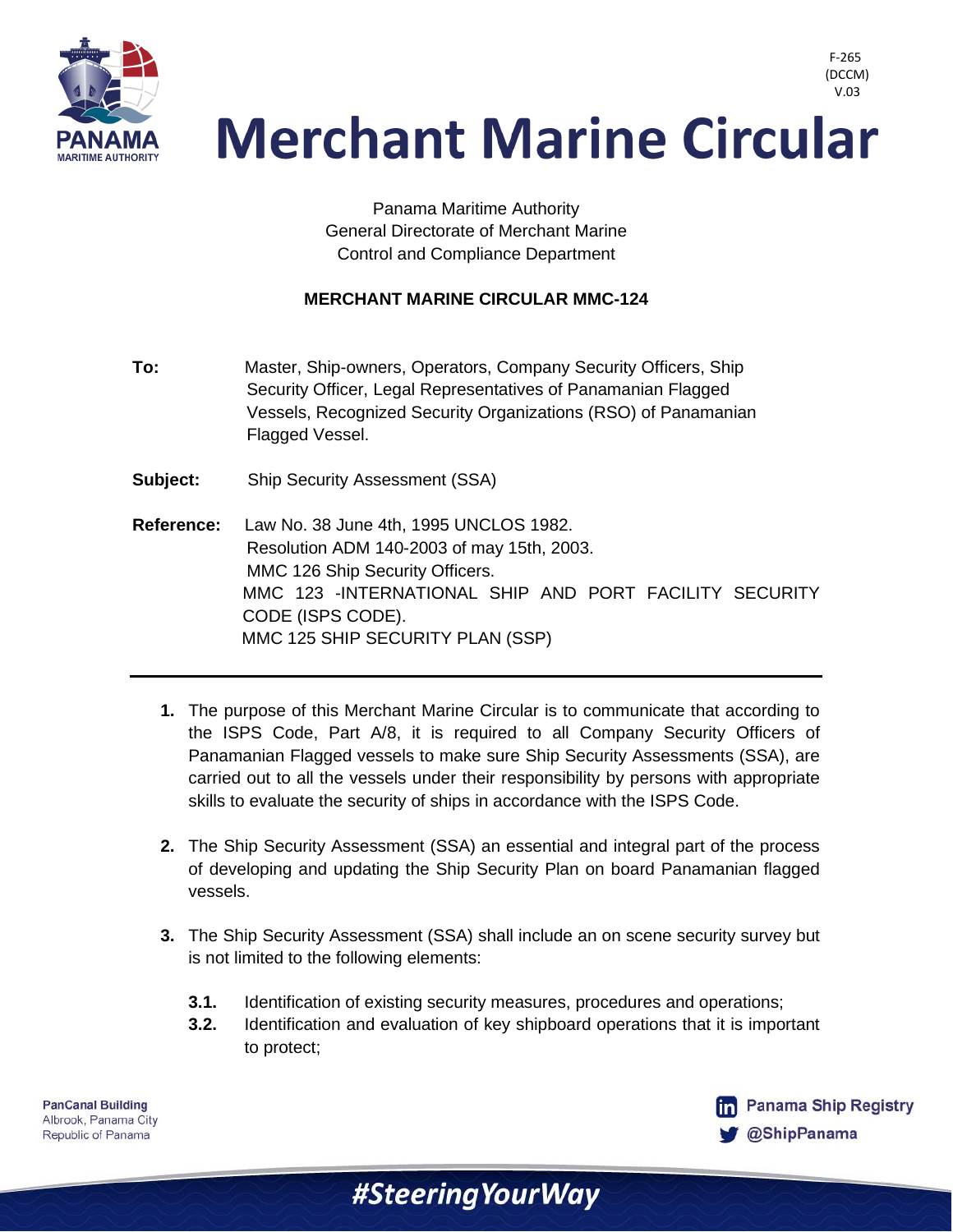

- **3.3.** Identification of possible threats to the key shipboard operations and the likelihood of their occurrence, in order to establish and prioritize security measures; and
- **3.4.** Identification of weaknesses, including human factors, in the infrastructure, policies and procedures.
- **4.** The Ships Security Assessment (SSA) shall be documented, reviewed, accepted and retained by the company.
- **5.** Prior to commencing the Ship Security Assessment (SSA), the CSO should ensure that advantage is taken of information available on the assessment of threat for the ports at which the ship will call or at which passengers embark or disembark, and about the port facilities and their protective measures.
	- **5.1.** The CSO should study previous reports on similar security needs. Where feasible, the CSO should meet with appropriate persons on the ship and in the port facilities to discuss the purpose and methodology of the assessment. The CSO should follow and specific guidance offered by the Contracting Governments.
- **6.** A Ship Security Assessment (SSA) should address the following elements on board Panamanian Flagged vessels:
	- **6.1.** Physical security;
	- **6.2.** Structural integrity;
	- **6.3.** Personnel protection systems;
	- **6.4.** Procedural policies;
	- **6.5.** Radio and telecommunication systems, including computer systems and networks;
	- **6.6.** Other areas that may, if damaged or used for illicit observation, pose a risk to people, property or operations on board the ship or within a port facility.
- **7.** Those involved in a Ship Security Assessment (SSA) should be able to draw upon expert in assistance regarding to:
	- **7.1.** Knowledge of current security threats and patterns;
	- **7.2.** Recognition and detection of weapons, dangerous substances and devices;
	- **7.3.** Recognition, on a non-discriminatory basis of characteristic and behavioral patterns persons who are likely to threaten security;

#SteeringYourWay

**7.4.** Techniques used to circumvent security incident;

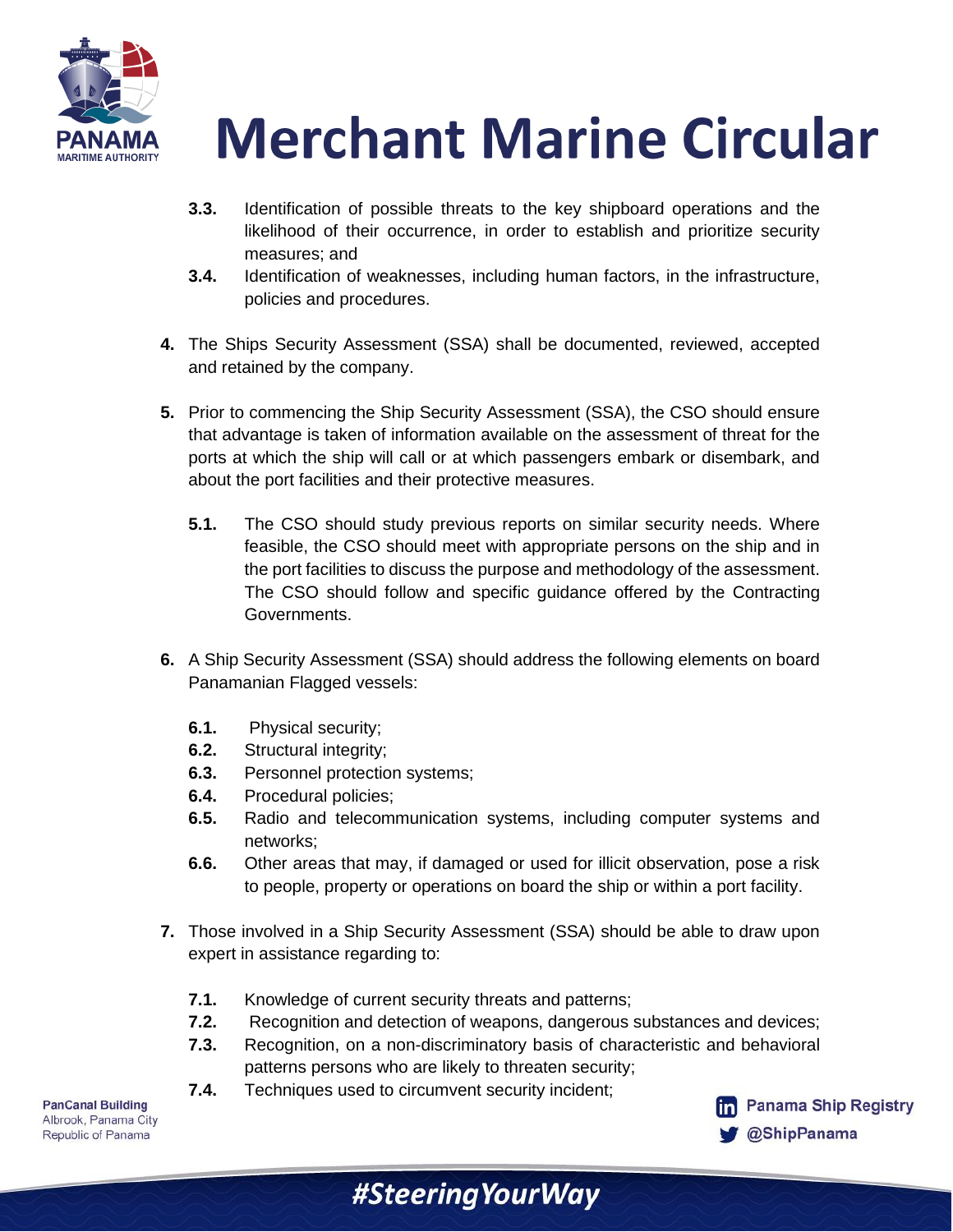

- **7.5.** Methods used to cause a security incident;
- **7.6.** Effects of explosives on ship structures and equipment;
- **7.7.** Ship security;
- **7.8.** Ship/port interface business practices;
- **7.9.** Contingency planning, emergency preparedness and response;
- **7.10.** Physical security;
- **7.11.** Radio and telecommunications systems, including computer systems and networks;
- **7.12.** Marine engineering; and
- **7.13.** Ship and port operations.
- **8.** The CSO should obtain and record the information required conducting an Assessment, including:
	- **8.1.** The general layout of the ship;
	- **8.2.** The location of areas which should have restricted access, such as the bridge, spaces in which the main propulsion or generating machinery, navigation equipment, fire control station, emergency power and communications are located.
	- **8.3.** The location and function of each actual or potential access point to the ship;
	- **8.4.** Changes in the tide which may have an impact on the vulnerability or security of the ship;
	- **8.5.** Cargo spaces and stowage arrangements;
	- **8.6.** Locations where the ship's stores and essential maintenance equipment is stores;
	- **8.7.** Locations where unaccompanied baggage is stored;
	- **8.8.** Emergency and stand-by equipment available to maintain essential services;
	- **8.9.** Number of ship's personnel, any existing security duties and any existing training practices of the Company;
	- **8.10.** Existing security and safety equipment for the protection of passengers and ship's personnel.
	- **8.11.** Scape and evacuation routes and assembly stations which have to be maintained to ensure the orderly and safe emergency evacuation of the ship;
	- **8.12.** Existing agreements with private security companies providing ship/waterside security services; and.
	- **8.13.** Existing security measures and procedures in effect, including inspection and control procedures, identification systems, surveillance and monitoring equipment, personnel identification documents and communications, alarms, lighting, access control and other appropriate systems.

#SteeringYourWay

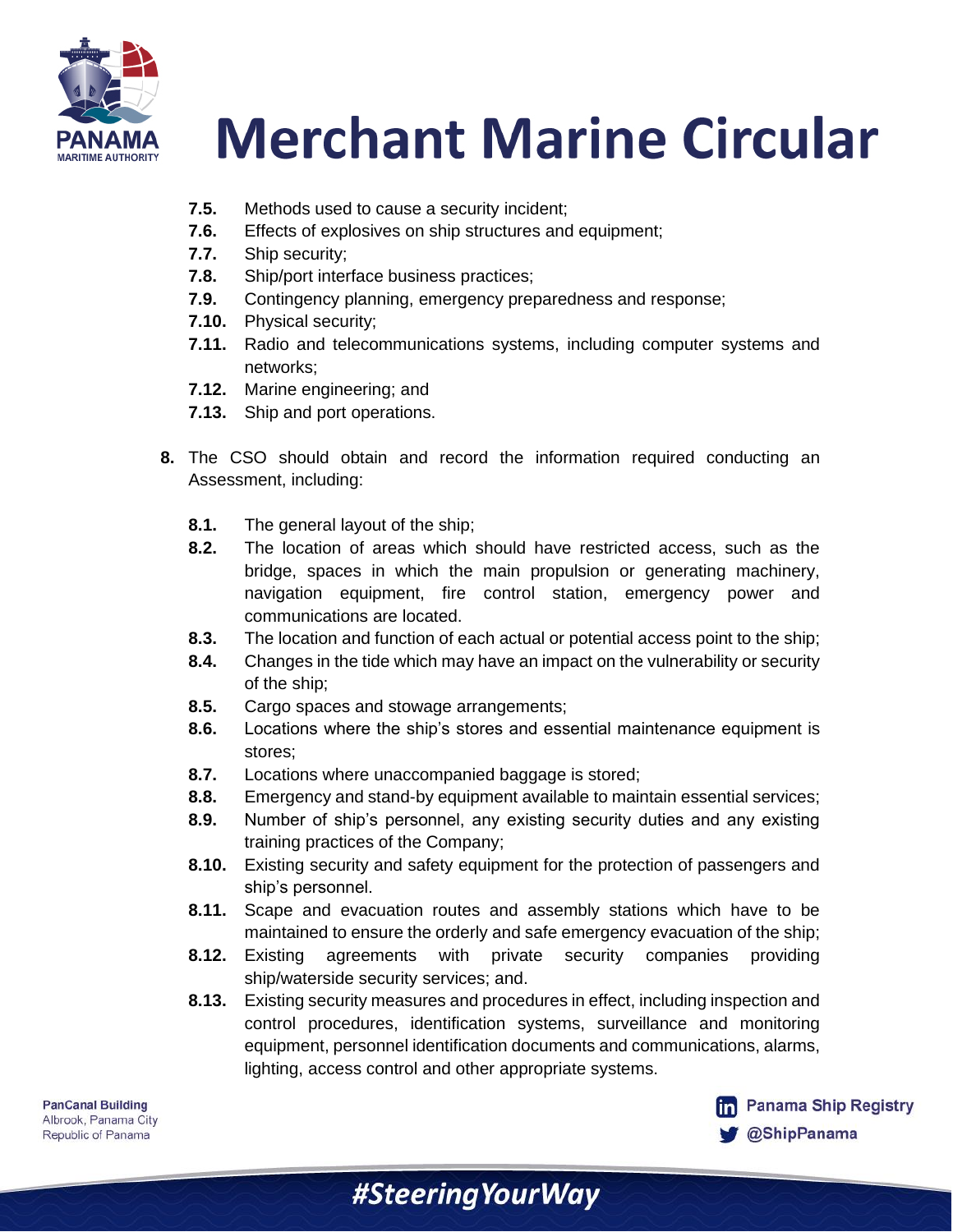

- **9.** The Ship Security Assessment (SSA) should consider the continuing relevance of the existing security measures and guidance, procedures and operations, under both routine and emergency conditions and should determine security guidance relevant to:
	- **9.1.** Restricted areas;
	- **9.2.** Response procedures to fire or other emergency conditions;
	- **9.3.** The level of supervision of the ship's personnel, passengers, visitors, vendors, repair technicians, dock workers etc;
	- **9.4.** The frequency and effectiveness of security patrols;
	- **9.5.** Access control systems, including identification systems;
	- **9.6.** Security communications systems and procedures;
	- **9.7.** Security doors, barriers and lighting; and
	- **9.8.** Security and surveillance equipment and systems.
- **10.** The Ship Security Assessment (SSA) should consider the persons, activities, service and operations that it is important to protect. This includes:
	- **10.1.** The ship's personnel;
	- **10.2.** Passengers, visitors, vendors, repair technicians, port facility personnel, etc.
	- **10.3.** The capacity to maintain safe navigation and emergency response;
	- **10.4.** The cargo, particularly dangerous goods or hazardous substances;
	- **10.5.** Ship's stores;
	- **10.6.** Any ship security communications equipment and systems; and
	- **10.7.** Any ship's security surveillance equipment and systems
- **11.** The Ship Security Assessment (SSA) should consider all possible threats, which may include the following types of security incidents:
	- **11.1.** Damage to, or destruction of, the ship or port facility, e.g. by explosive devices, arson, sabotage or vandalism;
	- **11.2.** Hijacking or seizure of the ship or of persons on board;
	- **11.3.** Tampering with cargo, essential ship equipment or systems or ship's stores;
	- **11.4.** Unauthorized access or used, including presence of stowaways;
	- **11.5.** Smuggling weapons or equipment, including weapons of mass destruction;
	- **11.6.** Use of the ship to carry those intending to cause a security incident and/or their equipment;
	- **11.7.** Use of the ship itself as a weapon or as a means to cause damage or destruction;

#Steering Your Way

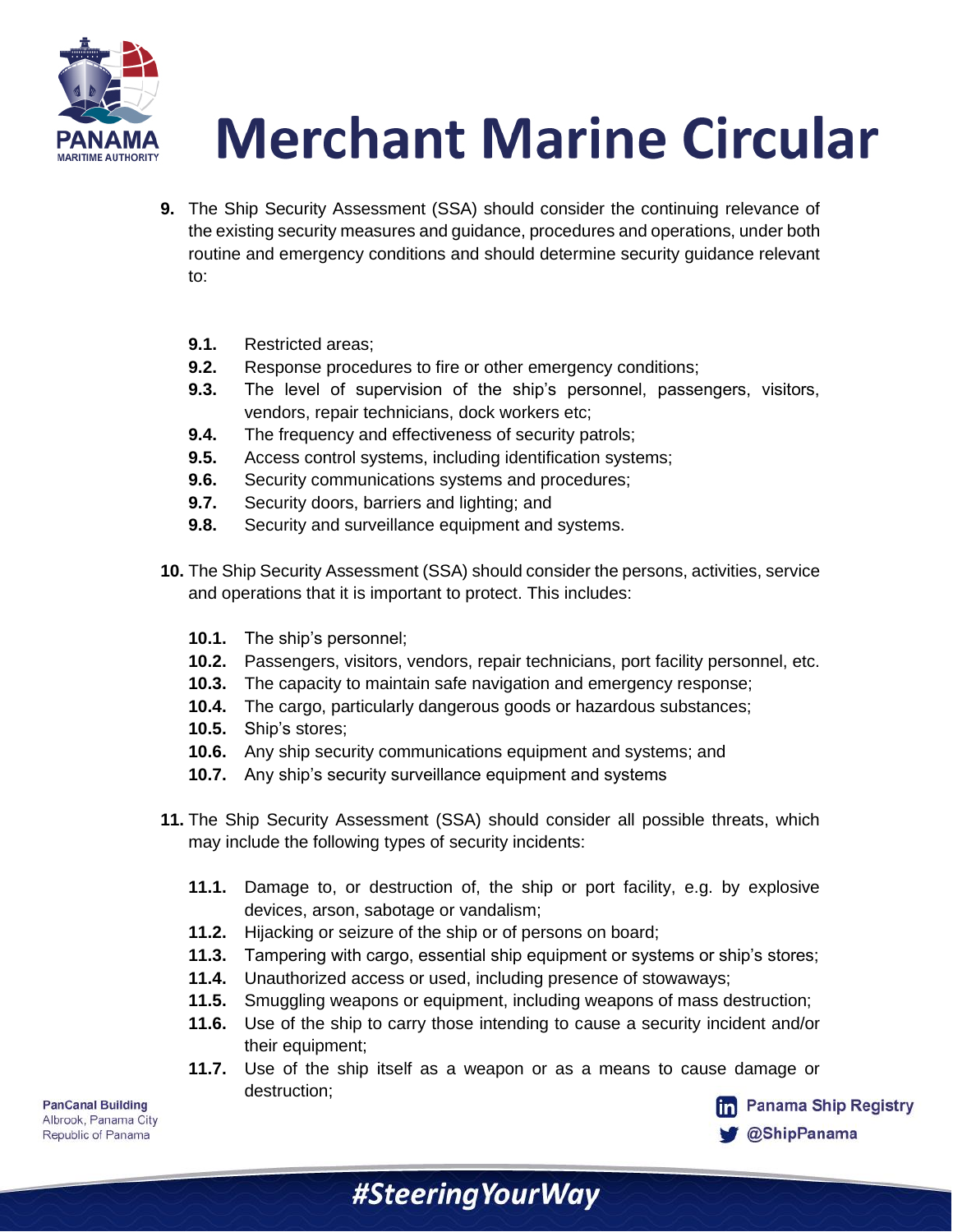

- **11.8.** Attacks from seaward whilst at berth or at anchor; and
- **11.9.** Attacks whilst at sea.
- **12.** The Ship Security Assessment (SSA) should take into account all possible vulnerabilities, which may include:
	- **12.1.** Conflicts between safety and security measures;
	- **12.2.** Conflicts between shipboard duties and security assignments;
	- **12.3.** Watch keeping duties, number of ship's personnel, and any implications to crew fatigue, alertness and performance;
	- **12.4.** Any identified security training deficiencies; and
	- **12.5.** Any security equipment and systems, including communication systems.
- **13.** The CSO and Ship Security Officer (SSO) should always have regard to the effect that security measures may have on ship's personnel who will remain on the ship for long periods. When developing security measures, particular consideration should be given to the convenience, comfort and personal privacy of the ship's personnel and their ability to maintain their effectiveness over long periods.
- **14.** Upon completion of the Ship Security Assessment (SSA), a report must be prepared, consisting of a summary of how the assessment was conducted, a description of each vulnerability found during the assessment, and a description of counter measures that could be used to address each vulnerability. The report must be protected from unauthorized access or disclosure.
- **15.** The SSA shall be sent, together with the SSP, to the RSO by a predetermined method to prevent unauthorized disclosure. The RSO shall review the SSA to ensure that each element required by the code is satisfactorily addressed and is used as a reference for the SSP.

#### **On Scene Security Survey**

- **16.** This Administration considers the On Scene Security Survey is an integral part of any Ship Security Assessment (SSA). The On Scene Security Survey should examine and evaluate existing shipboard protective measures, procedures and operations for:
	- **16.1.** Ensuring the performance of all ship security duties;
	- **16.2.** Monitoring restricted areas to ensure that only authorized persons have access;

#SteeringYourWay